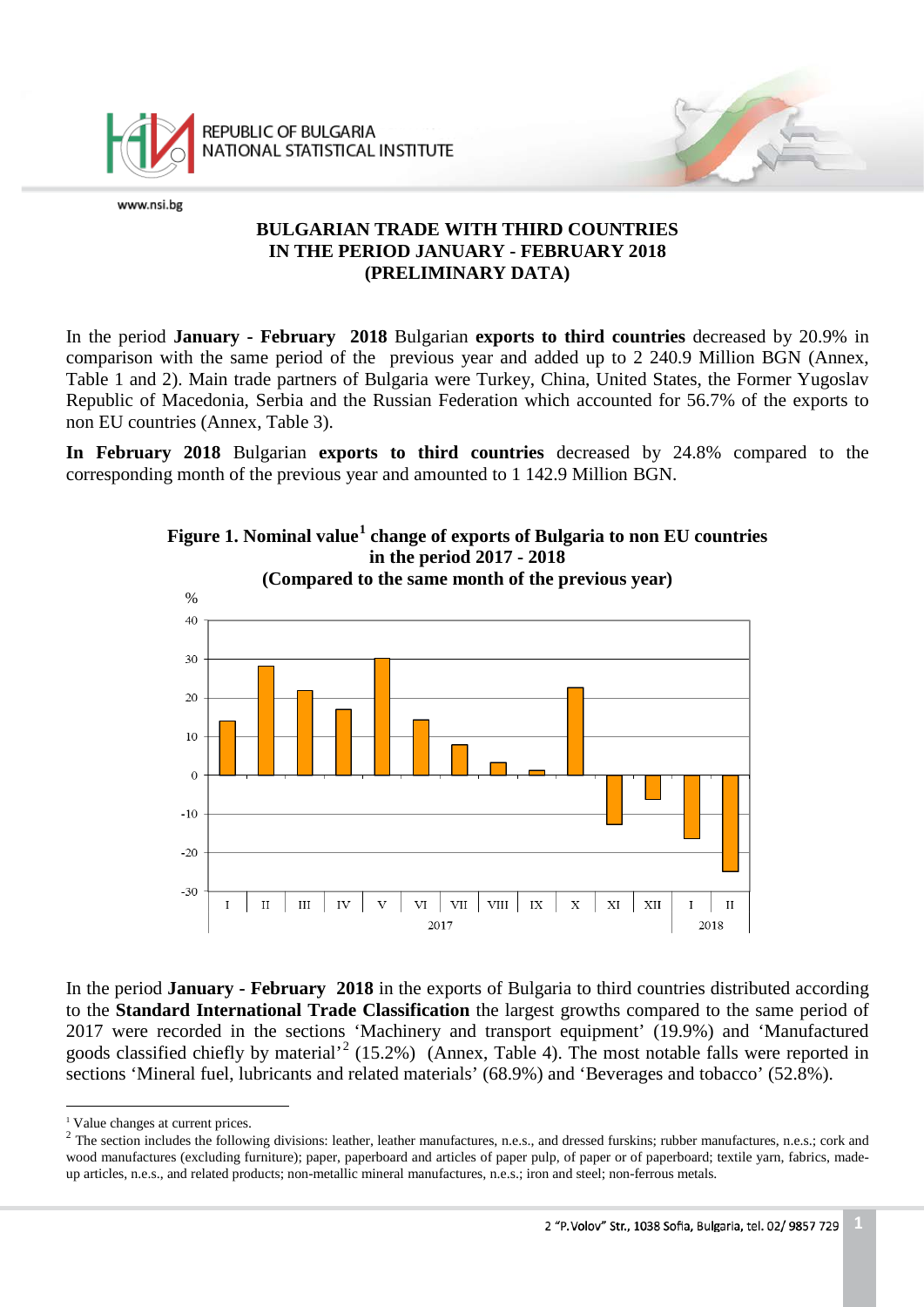

REPUBLIC OF BULGARIA NATIONAL STATISTICAL INSTITUTE

www.nsi.bg

**Bulgarian imports from third countries** in the period **January - February 2018** increased by 9.3% in comparison with the same period of the previous year and added up to 3 483.4 Million BGN (at CIF prices) (Annex, Table 1 and 2). The largest amounts were reported for the goods imported from the Russian Federation, Turkey, China and Serbia (Annex, Table 3).

**In February 2018** Bulgarian imports from third countries increased by 2.9% compared to the corresponding month of the previous year and amounted to 1 654.2 Million BGN.



**Figure 2. Nominal value[1](#page-1-0) change of imports of Bulgaria to non EU countries in the period 2017 - 2018**

In The period **January - February 2018** in the imports of Bulgaria from third countries distributed according to the **Standard International Trade Classification** the largest growths compared to the same period of 2017 were recorded in the sections 'Animals and vegetable oils, fats and waxes' (61.0%) and 'Machinery and transport equipment' (40.8%) (Annex, Table 4). Fall is observed only in sector "Mineral fuel, lubricants and related materials"(17.1%).

**The foreign trade balance** of Bulgaria (export FOB - import CIF) **with third countries** in the period January - February 2018 was negative and added up to 1 242.5 Million BGN (Annex, Table 1). The trade balance at FOB/FOB prices (after elimination of transport and insurance costs on imports) was also negative and amounted to 984.7 Million BGN.

**In February 2018** the foreign trade balance of Bulgaria **(export FOB - import CIF)** with third countries was negative and amounted to 511.3 Million BGN.

 $\overline{a}$ 

<span id="page-1-0"></span><sup>&</sup>lt;sup>1</sup> Value changes at current prices.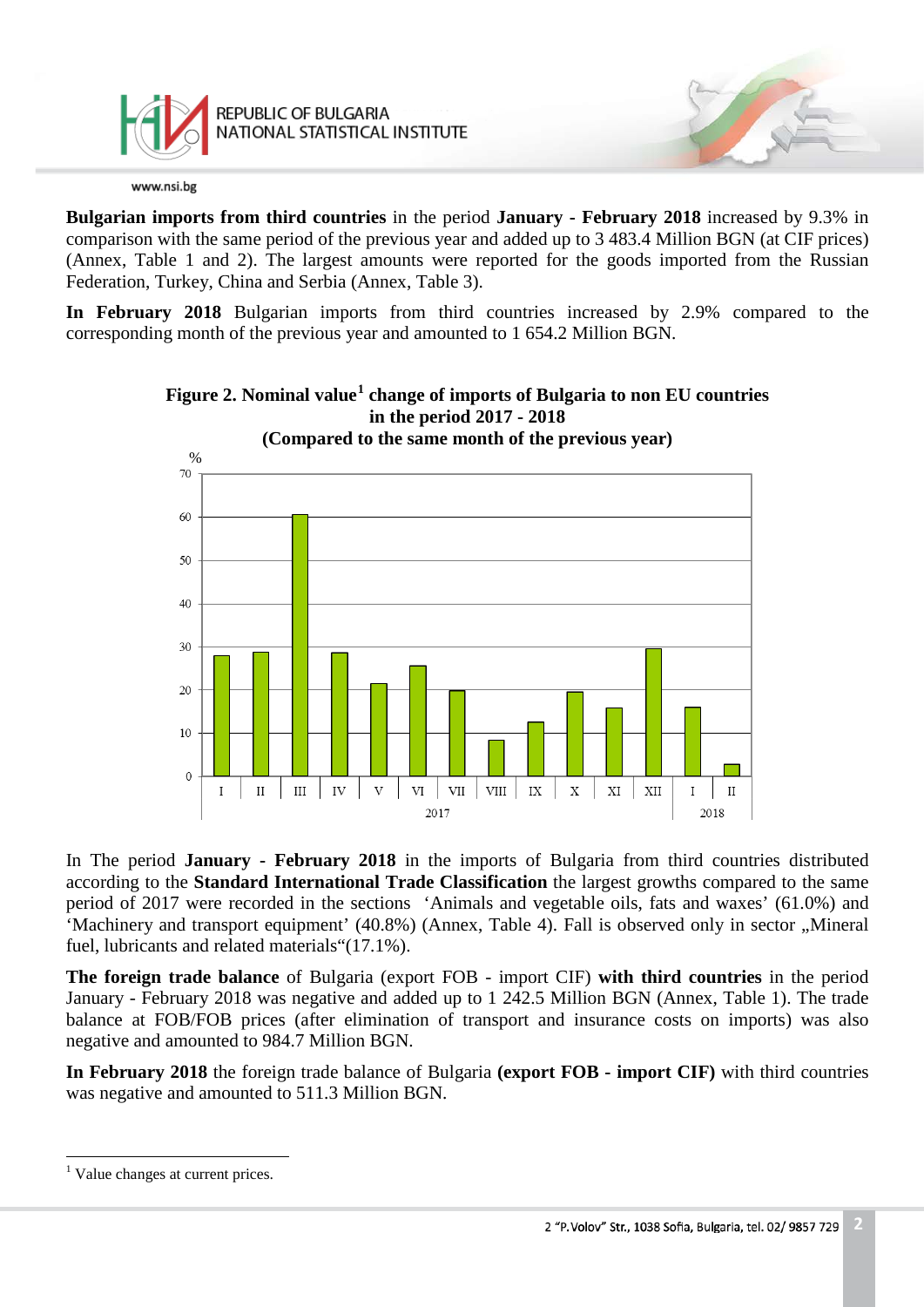

# **Bulgarian trade with third countries and EU - total**

In the **period January - February 2018** the value of **all the goods exported** from Bulgaria amounted to 8 020.5 Million BGN and in comparison with the same period of the previous year the exports increased by 2.9% (Annex, Table 1 and 2).

In **February 2018** the total exports added up to 3 828.2 Million BGN and decreased by 5.3% compared to the corresponding month of the previous year.



# **Figure 3. Nominal value[1](#page-2-0) change of exports of Bulgaria in the period 2017 - 2018 (Compared to the same month of the previous year)**

The total value of **all the goods imported** in the country in the period January - February 2018 amounted to 9 620.9 Million BGN (at CIF prices), or by 11.1% more than the same period of 2017 (Annex, Table 1 and 2).

In **February 2018** the total imports increased by 3.1% compared to the same month of the previous year and added up to 4 565.4 Million BGN.

 $\overline{a}$ 

<span id="page-2-0"></span><sup>&</sup>lt;sup>1</sup> Value changes at current prices.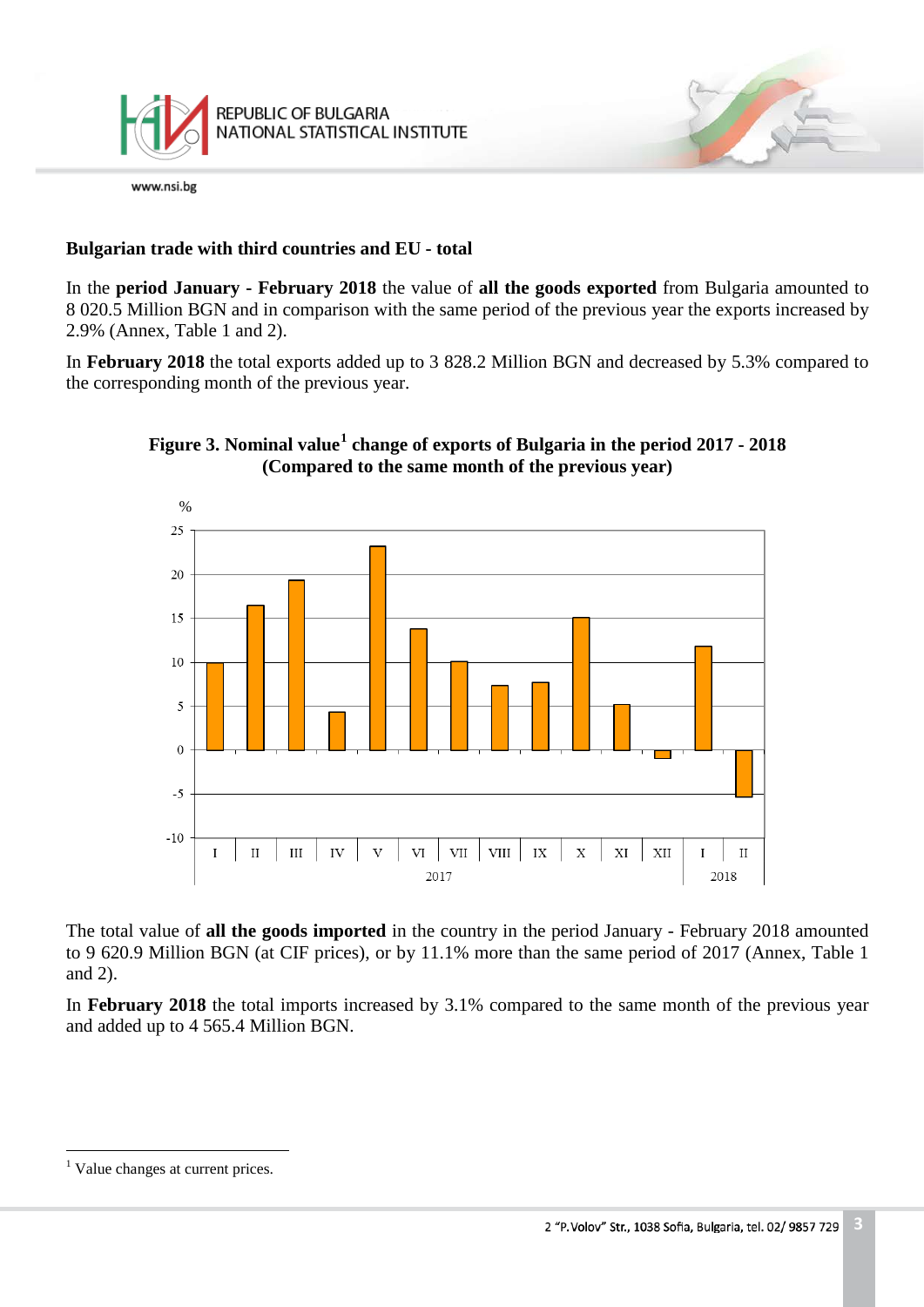





The **total foreign trade balance** (exports FOB - import CIF) was negative in the period January - February 2018 and amounted to 1 600.4 Million BGN (Annex, Table 1 and 2). At FOB/FOB prices (after elimination of transport and insurance costs on imports) in the period January - February 2018 the total foreign trade balance was also negative and added up to 992.1 Million BGN.

In **February 2018** the total foreign trade balance (exports FOB - import CIF) was negative and added up to 737.2 Million BGN. The trade balance at FOB/FOB prices was also negative and amounted to 471.2 Million BGN.

 $\overline{a}$ 

<span id="page-3-0"></span><sup>&</sup>lt;sup>1</sup> Value changes at current prices.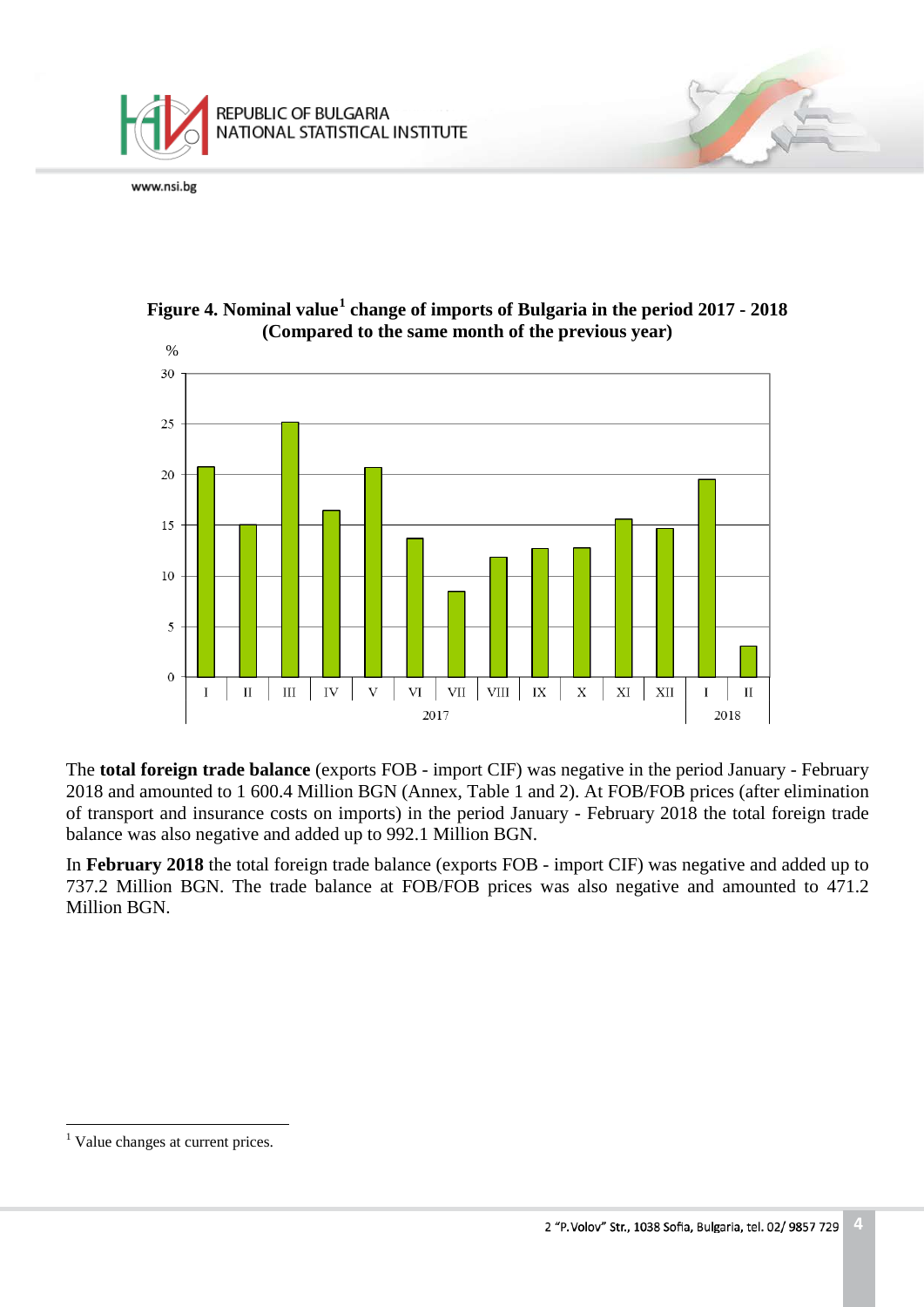



**Annex**

### **Table 1**

## **Exports, imports and trade balance of Bulgaria in the period January - February 20171 and 20181 by months**

|                       |                      |        |               |                      |        |               |                                            |        |               |                         |          |           |                                      |          | (Million BGN) |
|-----------------------|----------------------|--------|---------------|----------------------|--------|---------------|--------------------------------------------|--------|---------------|-------------------------|----------|-----------|--------------------------------------|----------|---------------|
|                       | <b>Exports - FOB</b> |        |               | <b>Imports - CIF</b> |        |               | <b>Imports - <math>\text{FOB}^2</math></b> |        |               | Trade balance - FOB/CIF |          |           | Trade balance - FOB/FOB <sup>2</sup> |          |               |
| <b>Months/Periods</b> | Total                | EU     | <b>Non EU</b> | <b>Total</b>         | EU     | <b>Non EU</b> | <b>Total</b>                               | EU     | <b>Non EU</b> | Total                   | EU       | Non EU    | Total                                | EU       | Non EU        |
| I.2017                | 3750.5               | 2438.4 | 1312.1        | 4229.9               | 2652.1 | 1577.8        | 3944.3                                     | 2480.5 | 1463.8        | $-479.4$                | $-213.7$ | $-265.7$  | $-193.8$                             | $-42.1$  | $-151.7$      |
| II.2017               | 4043.8               | 2523.6 | 1520.2        | 4428.9               | 2820.8 | 1608.1        | 4135.5                                     | 2647.2 | 1488.3        | $-385.1$                | $-297.2$ | $-87.9$   | $-91.7$                              | $-123.6$ | 31.9          |
| I - II.2017           | 7794.3               | 4962.0 | 2832.3        | 8658.8               | 5472.9 | 3185.9        | 8079.8                                     | 5127.7 | 2952.1        | $-864.5$                | $-510.9$ | $-353.6$  | $-285.5$                             | $-165.7$ | $-119.8$      |
|                       |                      |        |               |                      |        |               |                                            |        |               |                         |          |           |                                      |          |               |
| I.2018                | 4192.3               | 3094.3 | 1098.0        | 5055.5               | 3226.3 | 1829.2        | 4713.2                                     | 3021.3 | 1691.9        | $-863.2$                | $-132.0$ | $-731.2$  | $-520.9$                             | 73.0     | $-593.9$      |
| II.2018               | 3828.2               | 2685.3 | 142.9         | 4565.4               | 2911.2 | 1654.2        | 4299.4                                     | 2765.  | 1533.7        | $-737.2$                | $-225.9$ | $-511.3$  | $-471.2$                             | $-80.4$  | $-390.8$      |
| I - II.2018           | 8020.5               | 5779.6 | 2240.9        | 9620.9               | 6137.5 | 3483.4        | 9012.6                                     | 5787.0 | 3225.6        | $-1600.4$               | $-357.9$ | $-1242.5$ | $-992.1$                             | $-7.4$   | $-984.7$      |

<sup>1</sup> Data are preliminary as of 12-th April 2018.

<sup>2</sup> By data of BNB for the transport costs.

#### **Table 2**

#### **Value changes of exports and imports of Bulgaria in the period January - February 20181 compared to the same period of the previous year**

|                       |              |                      |               |              |                      |                  |                      |      | (Per cent)    |  |
|-----------------------|--------------|----------------------|---------------|--------------|----------------------|------------------|----------------------|------|---------------|--|
| <b>Months/Periods</b> |              | <b>Exports - FOB</b> |               |              | <b>Imports - CIF</b> |                  | <b>Imports - FOB</b> |      |               |  |
|                       | <b>Total</b> | EU                   | <b>Non EU</b> | <b>Total</b> | EU                   | <b>Non EU</b>    | <b>Total</b>         | EU   | <b>Non EU</b> |  |
|                       | 11.8         | 26.9                 | $-16.3$       | 19.5         | 21.7                 | 15.9             | 19.5                 | 21.8 | 15.6          |  |
|                       | $-5.3$       | 6.4                  | $-24.8$       | 3.1          | 3.2                  | 2.9 <sub>1</sub> | 4.0                  | 4.5  | 3.1           |  |
| I-II                  | 2.9          | 16.5                 | $-20.9$       | 11.1         | 12.1                 | 9.3              | 11.5                 | 12.9 | 9.3           |  |

 $\frac{1}{1}$  Data are preliminary as of 12-th April 2018.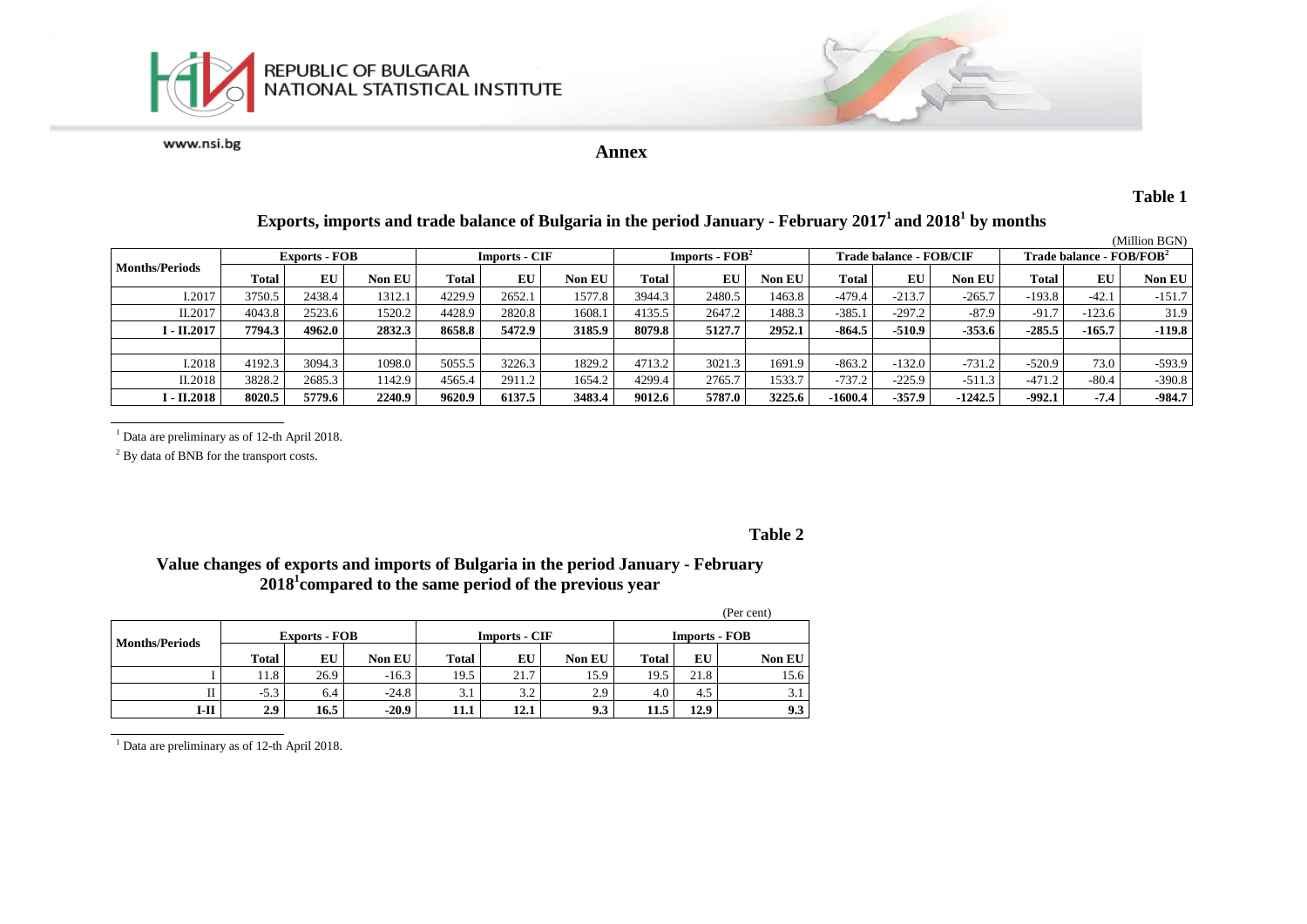



#### **Table 3 Exports, imports and trade balance of Bulgaria with main non EU partner countries1 in the period January - February 20172 and 20182**

|                                          |                    | <b>Exports - FOB</b> |                                          |         | <b>Imports - CIF</b> | Trade balance - FOB/CIF                    |                    |           |
|------------------------------------------|--------------------|----------------------|------------------------------------------|---------|----------------------|--------------------------------------------|--------------------|-----------|
|                                          | 2017<br>2018       |                      | <b>Change</b><br>compared<br>to the same | 2017    | 2018                 | <b>Change</b><br>compared<br>to the same   | 2017               | 2018      |
| <b>Countries</b>                         | <b>Million BGN</b> |                      | period of<br>the<br>previous<br>year - % |         | <b>Million BGN</b>   | period of<br>the<br>previous<br>year - $%$ | <b>Million BGN</b> |           |
| Third countries -total                   | 2832.3             | 2240.9               | $-20.9$                                  | 3185.9  | 3483.4               | 9.3                                        | $-353.6$           | $-1242.5$ |
| of which:                                |                    |                      |                                          |         |                      |                                            |                    |           |
| Albania                                  | 14.7               | 27.0                 | 83.7                                     | 5.9     | 3.8                  | $-35.6$                                    | 8.8                | 23.2      |
| Bosnia and Herzegovina                   | 21.1               | 19.9                 | $-5.7$                                   | 10.8    | 5.9                  | $-45.4$                                    | 10.3               | 14.0      |
| <b>Brazil</b>                            | 3.4                | 5.6                  | 64.7                                     | 6.3     | 14.7                 | 133.3                                      | $-2.9$             | $-9.1$    |
| Canada                                   | 10.5               | 13.7                 | 30.5                                     | 11.7    | 24.4                 | 108.5                                      | $-1.2$             | $-10.7$   |
| China                                    | 216.9              | 221.8                | 2.3                                      | 347.7   | 453.7                | 30.5                                       | $-130.8$           | $-231.9$  |
| Egypt                                    | 278.8              | 23.5                 | $-91.6$                                  | 141.8   | 83.8                 | $-40.9$                                    | 137.0              | $-60.3$   |
| Former Yugoslav Republic of<br>Macedonia | 118.3              | 134.1                | 13.4                                     | 85.6    | 97.3                 | 13.7                                       | 32.7               | 36.8      |
| Georgia                                  | 43.7               | 38.8                 | $-11.2$                                  | 86.8    | 182.5                | 110.3                                      | $-43.1$            | $-143.7$  |
| Gibraltar                                | 27.0               | 23.9                 | $-11.5$                                  | 0.0     | 0.0                  |                                            | 27.0               | 23.9      |
| India                                    | 68.7               | 22.4                 | $-67.4$                                  | 42.0    | 63.6                 | 51.4                                       | 26.7               | $-41.2$   |
| Indonesia                                | 8.2                | 8.5                  | 3.7                                      | 15.2    | 18.1                 | 19.1                                       | $-7.0$             | $-9.6$    |
| Iran, Islamic Republic of                | 29.6               | 14.0                 | $-52.7$                                  | 63.0    | 12.1                 | $-80.8$                                    | $-33.4$            | 1.9       |
| Israel                                   | 23.1               | 21.0                 | $-9.1$                                   | 13.6    | 14.8                 | 8.8                                        | 9.5                | 6.2       |
| Japan                                    | 10.7               | 12.1                 | 13.1                                     | 26.8    | 36.2                 | 35.1                                       | $-16.1$            | $-24.1$   |
| Kazakhstan                               | 3.3                | 9.8                  | 197.0                                    | 7.5     | 3.2                  | $-57.3$                                    | $-4.2$             | 6.6       |
| Korea, Republic of                       | 8.1                | 12.5                 | 54.3                                     | 34.1    | 48.1                 | 41.1                                       | $-26.0$            | $-35.6$   |
| Libya                                    | 22.7               | 9.3                  | $-59.0$                                  | 2.6     | 4.0                  | 53.8                                       | 20.1               | 5.3       |
| Morocco                                  | 26.8               | 18.9                 | $-29.5$                                  | 25.6    | 30.7                 | 19.9                                       | 1.2                | $-11.8$   |
| Namibia                                  | 25.8               | 53.9                 | 108.9                                    | $0.0\,$ | 0.0                  |                                            | 25.8               | 53.9      |
| Norway                                   | 2.2                | 12.5                 | 468.2                                    | 9.7     | 5.6                  | $-42.3$                                    | $-7.5$             | 6.9       |
| Peru                                     | 0.9                | 5.6                  | 522.2                                    | 8.2     | 2.8                  | $-65.9$                                    | $-7.3$             | 2.8       |
| <b>Russian Federation</b>                | 105.5              | 121.2                | 14.9                                     | 939.9   | 847.7                | $-9.8$                                     | $-834.4$           | $-726.5$  |
| Serbia                                   | 123.8              | 124.6                | 0.6                                      | 156.3   | 189.5                | 21.2                                       | $-32.5$            | $-64.9$   |
| Singapore                                | 80.1               | 71.7                 | $-10.5$                                  | 14.4    | 16.9                 | 17.4                                       | 65.7               | 54.8      |
| South Africa                             | 23.8               | 16.5                 | $-30.7$                                  | 7.2     | 13.5                 | 87.5                                       | 16.6               | 3.0       |
| Switzerland                              | 16.9               | 48.0                 | 184.0                                    | 57.7    | 62.1                 | 7.6                                        | $-40.8$            | -14.1     |
| Syrian Arab Republic                     | 17.1               | 2.4                  | $-86.0$                                  | $0.0\,$ | 0.3                  | $\mathbf X$                                | 17.1               | 2.1       |
| Taiwan                                   | 4.3                | 8.8                  | 104.7                                    | 37.2    | 32.3                 | $-13.2$                                    | $-32.9$            | $-23.5$   |
| Turkey                                   | 744.2              | 528.6                | $-29.0$                                  | 554.6   | 576.4                | 3.9                                        | 189.6              | $-47.8$   |
| Ukraine                                  | 10.8               | 45.9                 | 325.0                                    | 126.4   | 161.8                | 28.0                                       | $-115.6$           | $-115.9$  |
| <b>United Arab Emirates</b>              | 77.4               | 32.2                 | $-58.4$                                  | 9.5     | 9.3                  | $-2.1$                                     | 67.9               | 22.9      |
| <b>United States</b>                     | 77.0               | 140.8                | 82.9                                     | 65.8    | 120.5                | 83.1                                       | 11.2               | 20.3      |
| Viet-Nam                                 | 5.1                | 6.9                  | 35.3                                     | 13.4    | 19.3                 | 44.0                                       | $-8.3$             | $-12.4$   |

<sup>1</sup> Partner country:

- In case of exports (or dispatches) is the country (or Member State) of final destination of the goods.

- In case of imports (or arrivals) is the country (or Member State) of consignment of the goods.

<sup>2</sup> Data are preliminary as of 12-th April 2018.

"x"- category not applicable.

"-" no case.